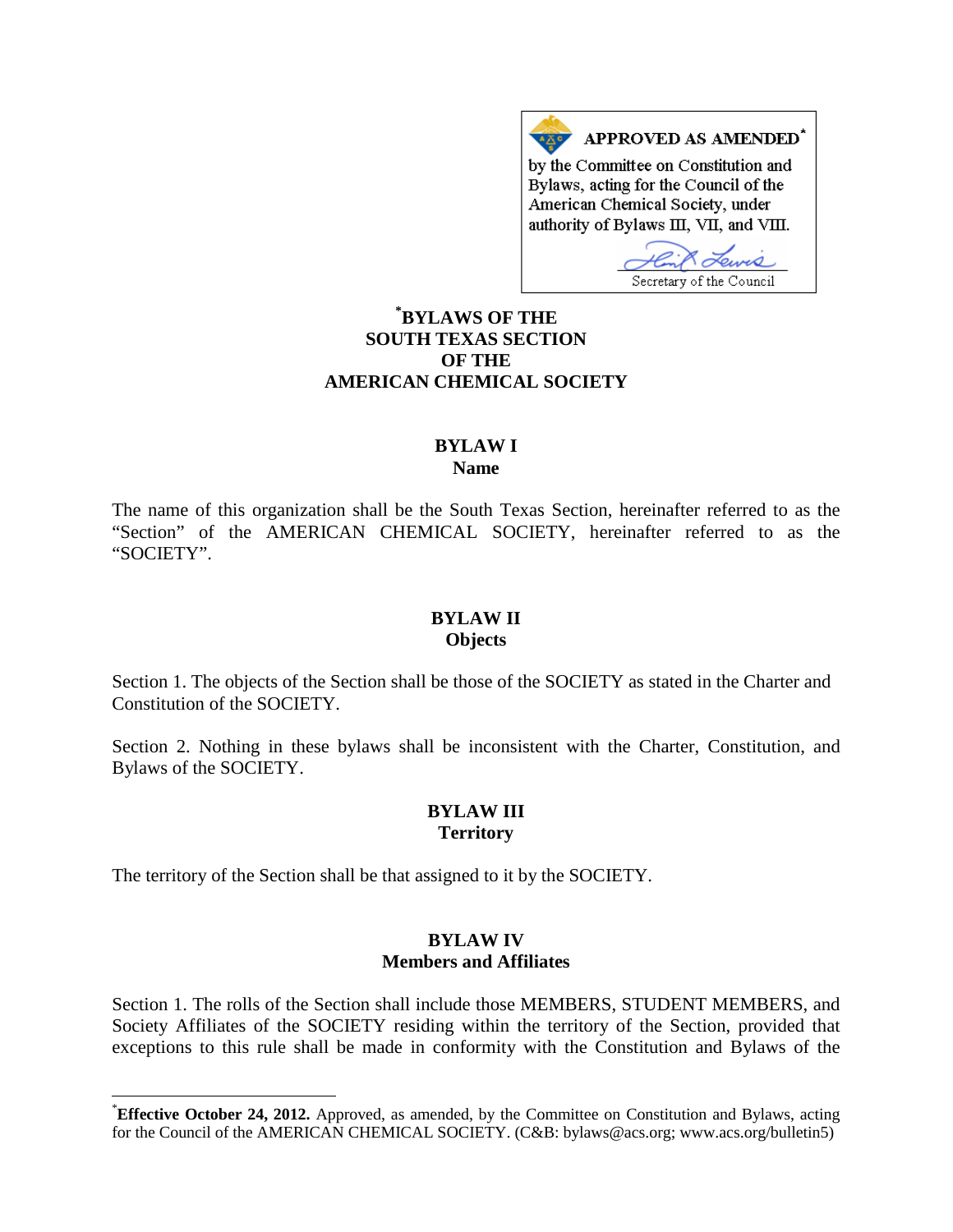SOCIETY. A Local Section Affiliate shall retain affiliate status only so long as payment is made of Local Section dues of not less than two dollars (\$2.00) per annum.

Section 2. The Section may have Local Section Affiliates as authorized in the Constitution and Bylaws of the SOCIETY.

Section 3. Members and affiliates shall have such rights and privileges as are accorded them by the Constitution and Bylaws of the SOCIETY. Society Affiliates may not vote for or hold an elective position of the Section, vote on Articles of Incorporation and bylaws of the Section, or serve as a voting member of the Executive Committee. Local Section Affiliates may not vote for or hold an elective position of the Section, vote on Articles of Incorporation and bylaws of the Section, or serve as a member of the Executive Committee. STUDENT MEMBERS may not hold an elective position of the Section or serve as Councilors, Alternate Councilors, or Temporary Substitute Councilors, but may serve in any other position within the Section.

## **BYLAW V Organization**

Section 1. The officers of the Section shall be MEMBERS of the SOCIETY and the Section, and shall consist of the Chair, Chair-Elect, Secretary, and Treasurer. The last two offices may be held by the same person.

Section 2. The Section shall have Councilors and Alternate Councilors as provided in the Constitution and Bylaws of the SOCIETY.

Section 3. The Executive Committee shall consist of the officers of the Section, the Councilors, the Alternate Councilors, and the chairs of the standing committees.

# **BYLAW VI Manner of Election and Terms of Office**

Section 1. Elected officers of the Section shall serve for a term of one year beginning on January 1 or until their successors are elected. The Chair-Elect shall succeed to the office of Chair upon completion of his/her term of office.

Section 2. Councilors and Alternate Councilors shall be elected for a term of three years beginning on January 1.

Section 3. In the event of a vacancy in the office of Chair, the Chair-Elect shall assume the duties of the Chair for the unexpired term. Vacancies in the positions of Chair-Elect, Secretary, Treasurer, Councilor, or Alternate Councilor shall be filled by interim appointment of a MEMBER by the Executive Committee until the next annual election, at which time the Section shall elect a MEMBER to fill out the unexpired term, if any. In the event the office of Chair-Elect is filled by such interim appointment, the Section shall elect both a Chair and a Chair-Elect at its annual election.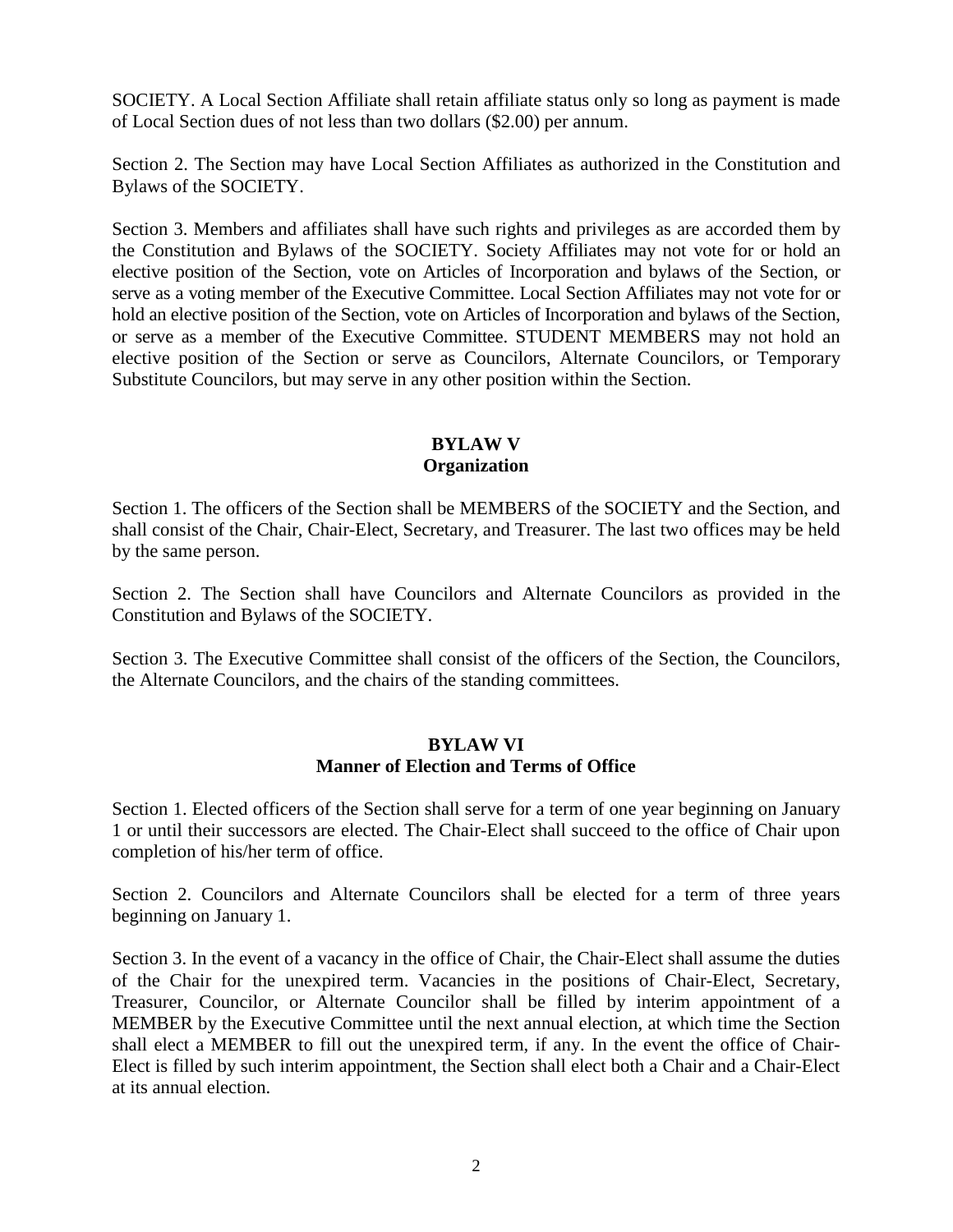Section 4. The Section Chair, with approval of the Executive Committee, shall appoint an Elections Committee consisting of the Secretary, the Section Chair, and one other member not earlier than July 10 and no later than September 10 of each year. The Section Secretary shall serve as Chair of the Elections Committee. The Elections Committee may contain a maximum of two members from the Executive Committee. The list of nominees will be presented at the August Meeting (for July) or October (for September) meeting of the Section and elections held at the November meeting of the Section.

Section 5. The Elections Committee shall nominate one or more MEMBERS for each elective position other than Councilor and Alternate Councilor for which a vacancy will occur, and it shall also nominate a number of MEMBERS as candidates for the positions of Councilor and Alternate Councilor at least equal to the total number of vacancies in the positions of Councilor and Alternate Councilor which will occur. The Elections Committee shall report its nominations to the Section at the August Meeting (for July) or October (for September) meeting. Further nominations may be made by petition signed by at least three members and delivered to the Secretary no later than seven days after the report of the Elections Committee. Nominations either by the Elections Committee or by petition shall certify that the nominee has agreed to serve if elected.

Section 6. The Elections Committee shall prepare ballots listing the candidates for each position in alphabetical order. For the purpose of ballot preparation and voting, the total number of vacancies for Councilor and Alternate Councilor shall be considered to be a single position. A ballot and accompanying instructions shall be delivered to each member not later than thirty days (or with sufficient time to have the election in November of that year) after the report of the Elections Committee.

Section 7. The completed ballot shall be delivered to the Secretary by the posted due date. Any ineligible ballots shall be set aside and retained for thirty days to permit a recount if demanded. The Secretary shall select the most appropriate form of holding the election and shall receive and validate the election results.

In the case of the voting for Councilor and Alternate Councilor, those candidates with the largest number of votes shall be declared elected to the vacancies, if any, in the office of Councilor and those with the next largest number of votes shall be declared elected to the vacancies, if any, in the office of Alternate Councilor. In the event of a tie vote for any position, the vote shall be resolved by vote of the members of the Executive Committee.

# **BYLAW VII Duties of Officers, Councilors, and Executive Committee**

Section 1. The duties of the officers shall be those customarily performed by such officers, together with those responsibilities prescribed by the Constitution and Bylaws of the SOCIETY and by these bylaws and such other duties as may be assigned from time to time by the Executive Committee.

Section 2. The Chair of the Section shall serve as Chair of the Executive Committee and shall appoint all committees authorized in these bylaws or by the Executive Committee.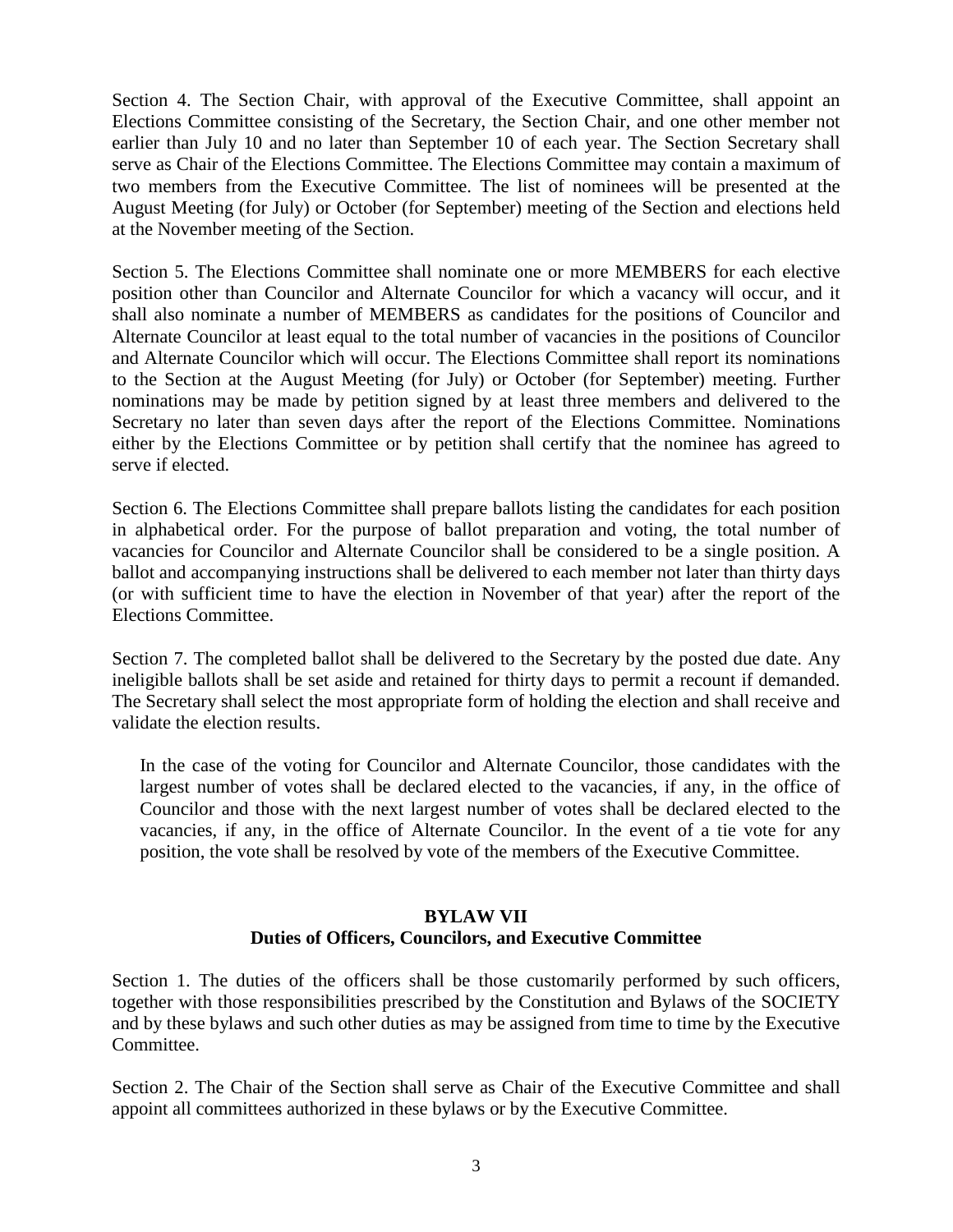Section 3. The Councilors and Alternate Councilors shall perform such duties as specified by the Constitution and Bylaws of the SOCIETY.

# **BYLAW VIII Recall of Elected Officials**

Section 1. The elected officials of the Section (officers or elected Executive Committee members) are subject to recall for neglect of duties or conduct injurious to the SOCIETY. Recall procedures are not applicable to Councilors and Alternate Councilors elected by Local Sections.

Section 2. The recall of an official shall be initiated when a signed petition, indicating in writing the specific charges and reasonable substantiating evidence is submitted to the Chair from at least five voting members of the Section. In the event the Chair is the official in question, the Chair-Elect shall receive the petition and shall assume the duties of the Office of Chair with respect to this issue until the issue is resolved.

Section 3. The Chair shall, without delay, determine that the petitioners are aware of the gravity of their actions and the procedures to be followed. The Chair shall seek an alternate resolution to the problem and a withdrawal of the petition at this time. In the absence of a resolution to the problem, the Chair shall notify the members of the Executive Committee and call a special meeting within thirty days.

- a. The Executive Committee shall promptly continue the recall process or dismiss the petition as ill-founded or find an alternative solution to the problem. The Chair shall promptly inform the petitioners and the official of the decision of the Executive Committee.
- b. If the proceedings continue, the Chair shall assign the duties of the official to another MEMBER of the Section until the issue is resolved.
- c. If the proceedings continue, the official shall be offered an opportunity to answer the allegations in the petition before the Executive Committee.

Every reasonable effort shall be made to contact the official throughout this procedure. That effort shall include a certified letter to the last known address on the official SOCIETY membership rolls. Upon notification, the official shall have thirty days to make a written response to the allegations. The Executive Committee shall decide whether to proceed after studying the official's response. The Chair shall inform the official and the petitioners of the decision of the Executive Committee.

If no contact with the official can be made after a reasonable effort, the Executive Committee may remove the official in question with a two-thirds (2/3) vote of the remaining members.

- d. If the proceedings continue, the official shall choose one of the following options:
	- (1) The official may resign.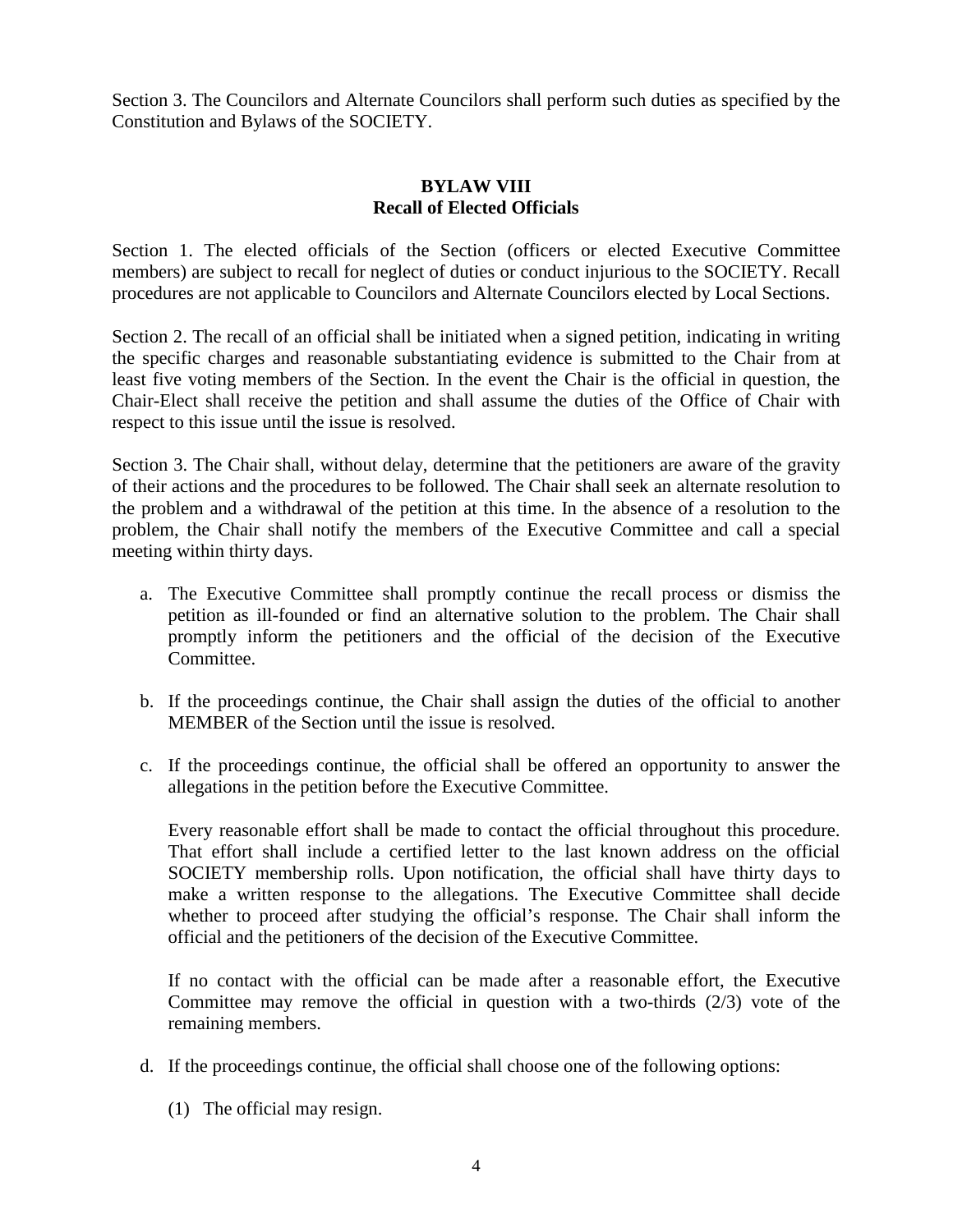- (2) The official may request a recall vote in the same manner as the original election, which must be consistent with the Section bylaws. The voting membership shall be informed, through brief written statements prepared by the Executive Committee and the official, of the issues involved with the recall vote. Both statements shall be distributed to the voting membership before the vote is taken.
- (3) The official may request a hearing and a recall vote by the remaining members of the Executive Committee. A two-thirds (2/3) vote of the remaining members of the Executive Committee shall be required to recall the official.
- (4) The official may choose not to respond and thus forfeit the position.

Section 4. The vacancy provisions of these bylaws shall be used to fill a vacancy caused by a recall process. The membership of the Section and the Executive Director of the SOCIETY shall be informed of the results of the recall process and the replacement of the official.

# **BYLAW IX Committees**

The Executive Committee shall establish committees as necessary for the proper operation of the Section.

### **BYLAW X Meetings**

Section 1. The Section shall hold regular meetings at places and times designated by the Executive Committee.

Section 2. The Section may hold special meetings at the call of the Executive Committee or at the written request of 10 members of the Section. The notices of special meetings shall state the exact nature of the business to be considered and no other business shall be transacted at such meetings.

Section 3. Due notice of all meetings shall be made available to or distributed to all members and affiliates of the Section. A quorum for transaction of business at a Section meeting shall consist of 10 members or 10 percent of the members of the Section, whichever is greater. No business shall be transacted in the absence of a quorum.

Section 4. The Executive Committee shall meet upon due notice to its members at the call of the Chair or at the request of a majority of the members of the Committee. The most recent edition of *Robert's Rules of Order Newly Revised* shall be the parliamentary authority for all matters not covered in these bylaws or in the SOCIETY's documents.

# **BYLAW XI Dues**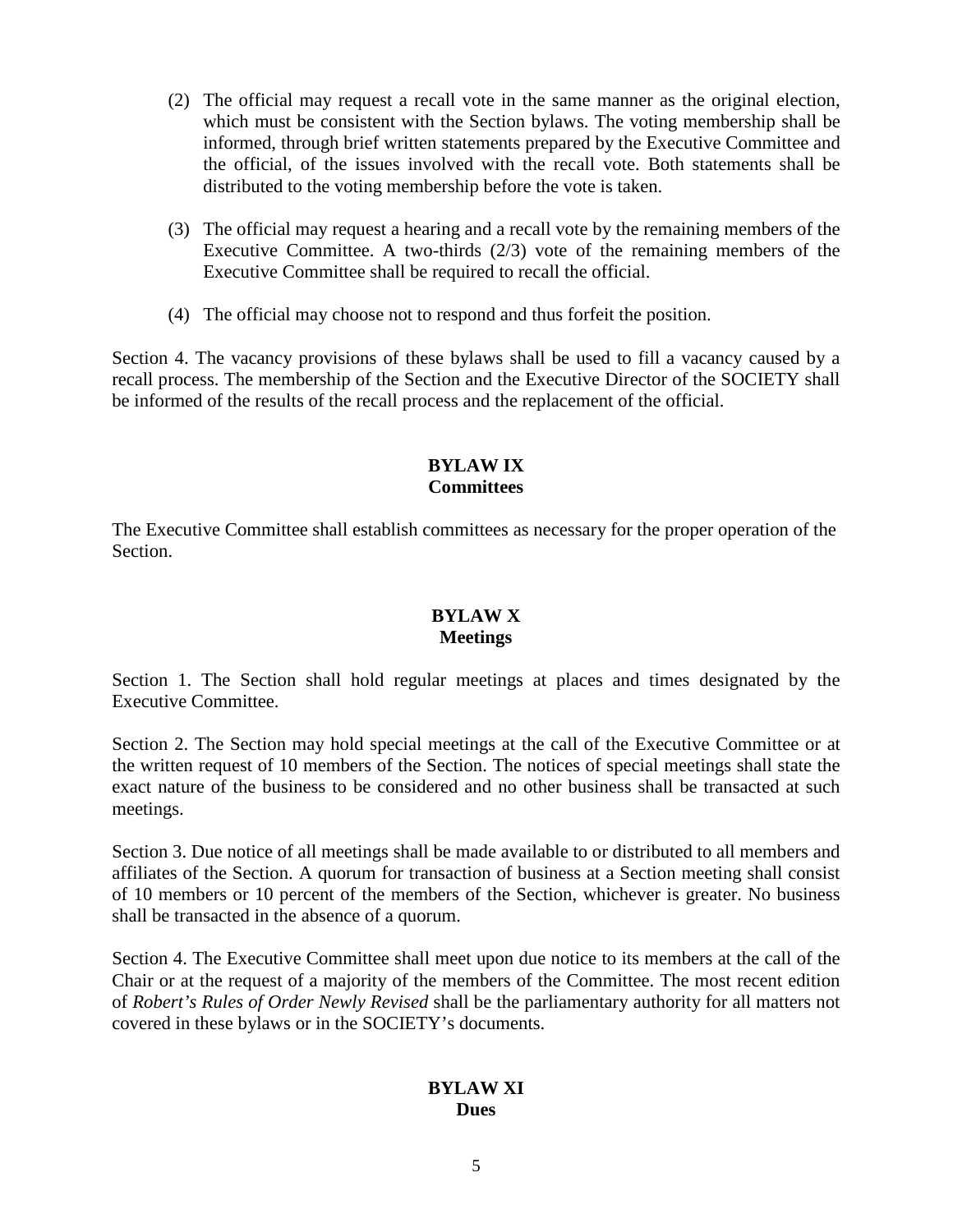Section 1. Society Affiliates may be assessed annual Local Section dues in an amount set by the Executive Committee. Members of the Section, except MEMBERS in emeritus status of the SOCIETY, may be assessed voluntary Local Section dues in an amount set by the Executive Committee.

Section 2. The annual dues of Local Section Affiliates shall be set by the Executive Committee in accordance with the Constitution and Bylaws of the SOCIETY. Failure to pay such dues in advance shall automatically terminate the affiliation.

### **BYLAW XII Finance**

Section 1. Monies (other than dues) may be raised for specific legitimate purposes by the Section. The Section may raise or collect funds to be expended for local purposes. The Executive Committee shall have management and control of such funds insofar as such management and control shall not conflict with any provision of these bylaws, with the Constitution or Bylaws of the SOCIETY, nor with any requirements set forth by the donors.

Section 2. The Treasurer shall submit a report showing receipts and disbursements for the year ending December 31 and the financial condition of the Section as of that date, including funds permanently invested, for transmittal to the SOCIETY. Within thirty days after the term of office has expired, the Immediate Past Treasurer shall submit to the Treasurer a report of all receipts and disbursements for the previous year. These reports shall be received and the books audited by the Executive Committee. The Treasurer shall file appropriate tax forms.

# **BYLAW XIII Amendments**

Section 1. A petition to amend the bylaws may be initiated by the Executive Committee or by petition signed by at least 15 members or three percent of the members of the Section, whichever is larger. If the Executive Committee approves the proposed amendment, it shall, if practical, be submitted to the SOCIETY's Committee on Constitution and Bylaws for review. After any required changes are incorporated, and any recommended changes reviewed and accepted or rejected by the Executive Committee or a majority of the petitioners, the Secretary shall distribute the amendment(s) to each member of the Section when notice of a ballot on the amendment is provided.

Section 2. If a proposed amendment is not approved by a majority of the Executive Committee and if the petition is signed by at least 15 members or three percent of the members of the Section, whichever is larger, it shall, if practical, be submitted to the Committee on Constitution and Bylaws for review before being submitted to the membership of the Section. After any required changes are incorporated, and any recommended changes reviewed and accepted or rejected by a majority of the petitioners, the Secretary shall distribute the amendment(s) to each member of the Section when notice of the next meeting or notice of a ballot on the amendment is provided.

Section 3. At least two-thirds (2/3) of votes cast shall be required to approve the amendment.